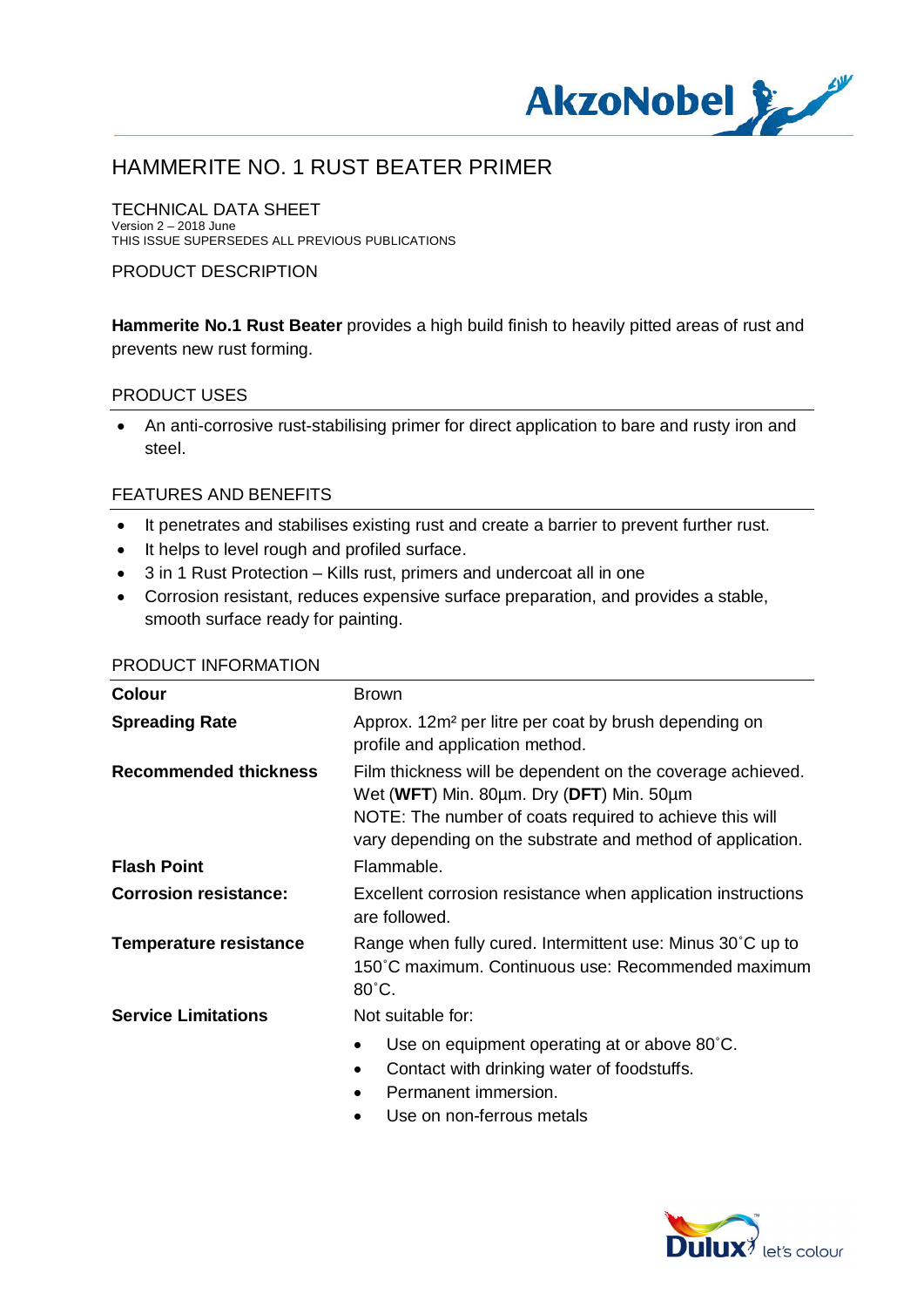

## PRODUCT INFORMATION

| <b>VOC Levels</b> | Hammerite is conforms to EU Directive 2004/42/CE for VOC. |
|-------------------|-----------------------------------------------------------|
|                   | The product shown above is classified as Category A/i     |
|                   | 600g/l (2007) 500g/l (2010).                              |
|                   | The product contains a max. 499g/l                        |
|                   |                                                           |

### APPLICATION INFORMATION

| Mixing              | Stir until homogeneous with a flat paddle.                                                                                                   |
|---------------------|----------------------------------------------------------------------------------------------------------------------------------------------|
|                     | Application Surface conditions Surface Temperature between 8 - 25°C. Relative Humidity<br>between 10 - 85 % OR 2 °C above dew point minimum. |
| Application methods | Brush, roller and spray applications.                                                                                                        |

#### **BRUSH – Suitable for mall flat areas and intricate wrought iron work**

- · Apply 1 or 2 coats, allowing minimum 6 hours between coats.
- · Ensure corners and edges are well covered.
- · Apply topcoat after minimum of 6 hours.

NOTE: for best results, 24 hours should be allowed before application of topcoat.

## **ROLLER – Suitable for large flat surfaces**

· Normally thinning is not necessary, but if required thin with **Hammerite Brush Cleaner & Thinners** up to maximum 9 parts paint to 1 part thinners. NOTE: Do NOT use cellulose thinners.

· Apply 2 coats, using short pile mohair roller allowing 6hours between coats

- · Brush in edges and corners first, before quickly covering remaining area with roller. NOTE: Other types of roller may be unsuitable – check for compatibility.
- · Apply topcoat after minimum of 6hours, for best results, 24 hours should be allowed before application of topcoat.

## **SPRAY – Suitable for large, flat and uneven surfaces.**

For both conventional and airless stray

- · Shake spray gun before and during use to ensure and even colour
- · For best results use **Hammerite Brush Cleaner & Thinners** to thin the paint
- Apply mist coat and allow to dry (15-30 minutes)
- · Apply further 2 coats allowing 15-30 minutes between coats
- · Apply topcoat after minimum of 6hours, for best results, 24 hours should be allowed before application of topcoat.

NOTE: Do NOT use cellulose thinners.

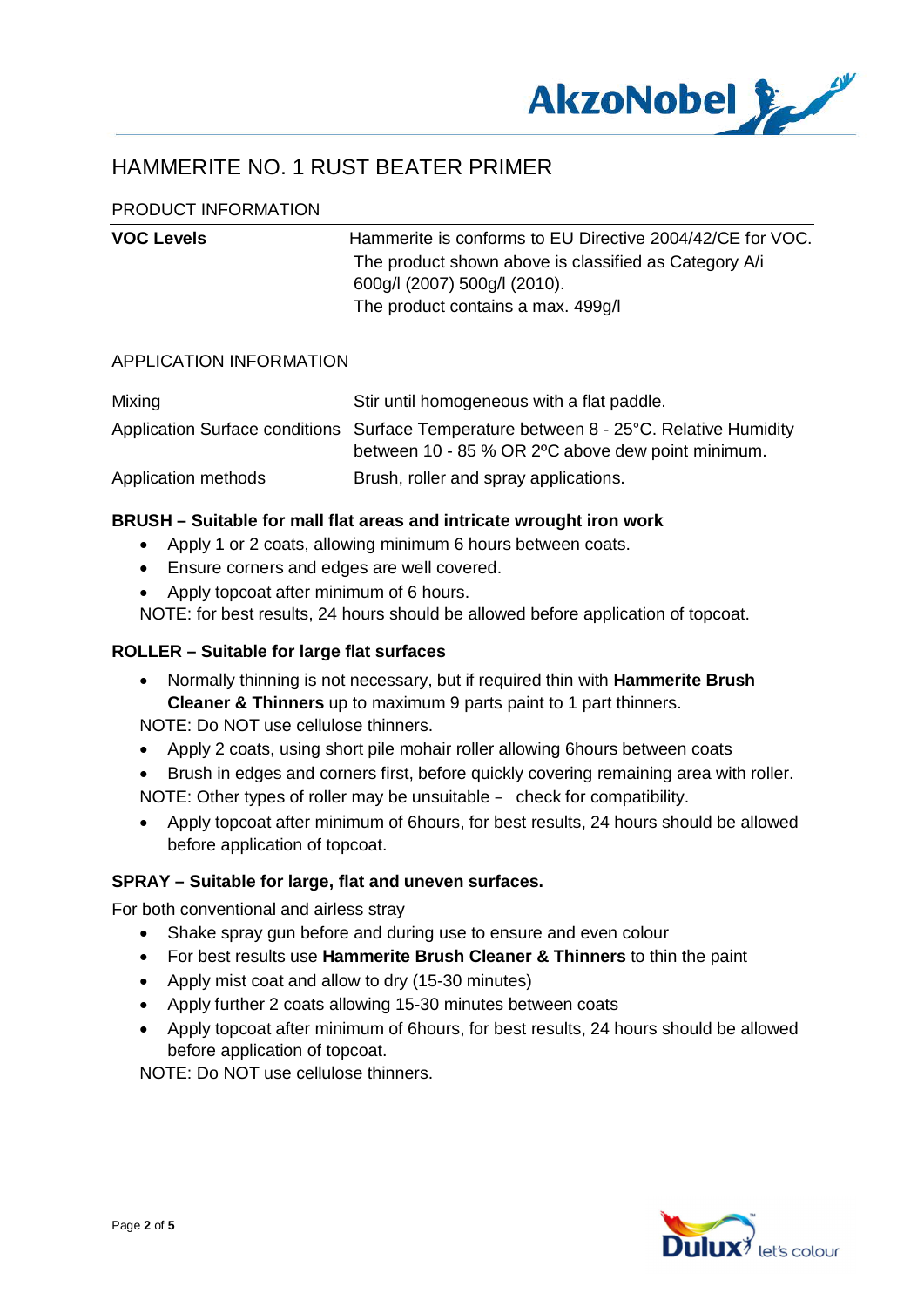

## APPLICATION INFORMATION

## **SPRAY – Suitable for large, flat and uneven surfaces – Continue**

### **Conventional spray**

- o Thin **Hammerite No1 Rust Beater** with 10% **Hammerite Brush Cleaner & Thinners**
- o Set professional spray gun to between 25/35 psi (approximately 2 Bar)
- o Use a full fan spray at maximum volume.
- o Apply 3-4 thin coats allowing approximately 30-60 minutes between coats. Do not leave too long between coats as this could lead to wrinkles forming. The final coat should be sprayed heavily enough to flow to a glossy finish avoiding runs and sags.
- o Apply topcoat after minimum 6hours.
- o For best results allow 24 hours before application of topcoat.

### **Airless spray**

- o If necessary thin 15% **Hammerite Brush Cleaner & Thinners**.
- o Fluid pressure: 2500 3000 psi (approximately 170 Bar)
- o Nozzle size: 375-500 microns / 0.015 0.020"
- o Apply 2-3 coats, leaving each coat for approximately 1 hour or until it is touch dry before further coats
- o NOTE: Do NOT use cellulose thinners.

| <b>Thinner</b>        | Thinning not recommended. Ready for use after thorough<br>stirring for brush applications. Use <b>Hammerite Brush</b><br><b>Cleaner &amp; Thinners</b> as stipulated for roller and respective<br>spray applications. |
|-----------------------|-----------------------------------------------------------------------------------------------------------------------------------------------------------------------------------------------------------------------|
| Drying Time           | Drying times when applied by brush or roller (under good dry<br>conditions, 23°C):<br>Touch dry $-2$ hour<br>Tack free - 3 hours                                                                                      |
| <b>Recoating Time</b> | 6 Hours. (with itself/other alkyds). For best results, 24 hours<br>should be allowed before application of topcoat.                                                                                                   |
| Cleaning of equipment | After use, remove as much product as possible, and then<br>clean immediately with Hammerite Brush Cleaner &<br><b>Thinner</b><br>NOTE: Do NOT use cellulose thinners.                                                 |
| <b>Substrates</b>     | Suitable for rusted metal surfaces and bare ferrous surfaces,<br>e.g. cast ironwork, machinery, railings, street furniture,<br>structural steel work, shot, grit and blasted steel.                                   |

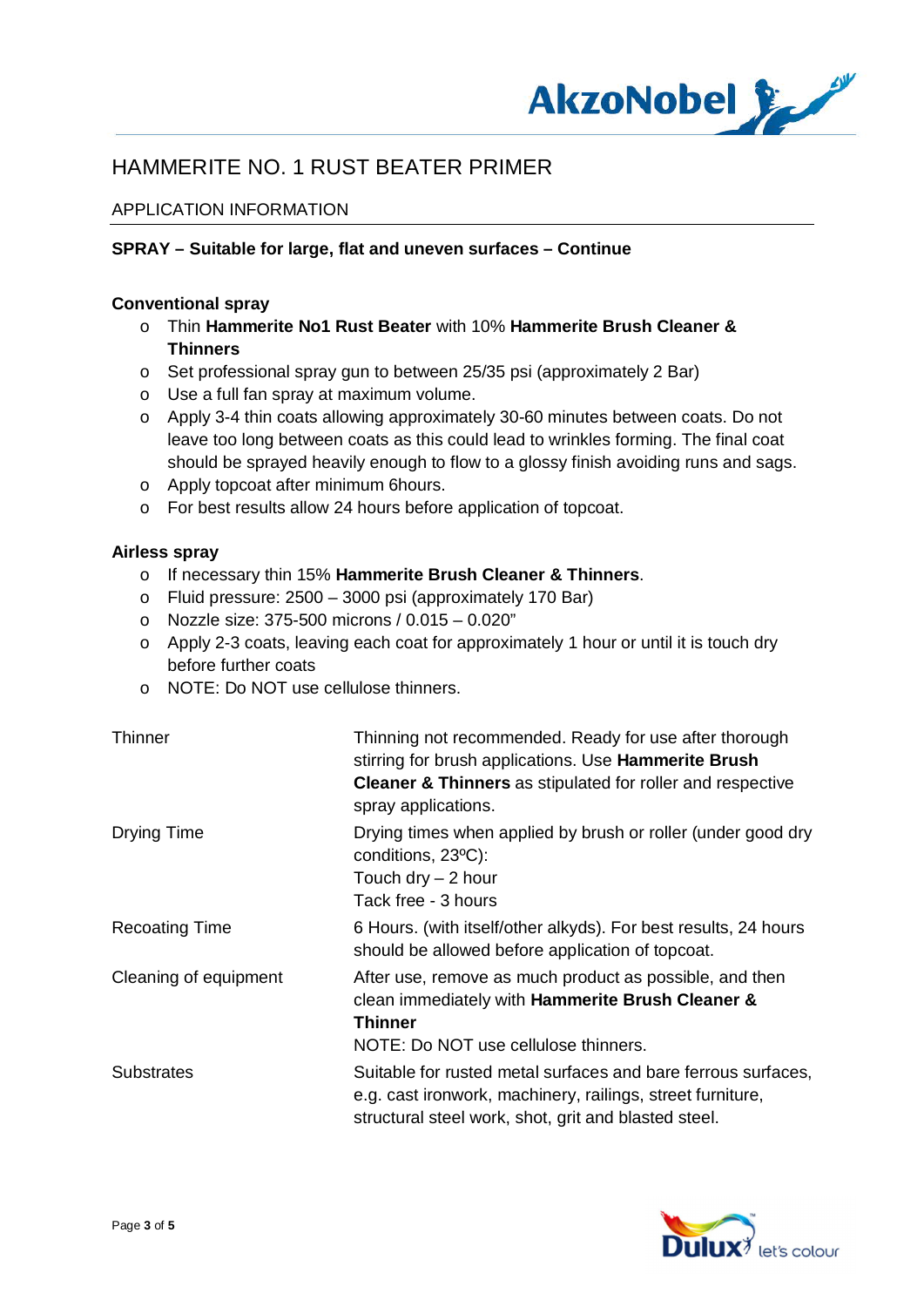

## APPLICATION INFORMATION

| Precautions:          | Do not apply during cold (below 10°C) or wet weather.                                                                                                                                                                                           |
|-----------------------|-------------------------------------------------------------------------------------------------------------------------------------------------------------------------------------------------------------------------------------------------|
|                       | Special precautions should be taken to avoid inhalation of<br>dust during surface preparation of pre-1960's paint surfaces<br>over wood and metal as they may contain harmful lead.<br>Not suitable for: Contact with potable water/foodstuffs, |
|                       | permanent immersion, or use on non-ferrous metals.                                                                                                                                                                                              |
| <b>Coats Required</b> | Apply one or two coats to achieve the recommended<br>minimum dry film thickness.                                                                                                                                                                |
| <b>Top Coating</b>    | Apply Hammerite Direct To Rust Metal Paint after a<br>minimum of 6 hours. For best results allow 24 hours.                                                                                                                                      |

### SURFACE PREPARATION

Special precautions should be taken during surface preparation of pre-1960s paint surfaces over wood and metal as they may contain harmful lead.

- · Ensure surface is dry and free from loose rust, paint, oil and grease.
- · For maximum adhesion remove all loose rust and paint with a wire brush.
- Remove dirt and salt deposits with dilute detergent, rinse with fresh water and allow drying.
- · Degrease bare metal with **Hammerite Brush Cleaner & Thinners** and allow drying.
- · Abrade clean steel with abrasive paper to provide a key. Remove dust
- · Recommended minimum preparation standard: St2 (SIS 05 59 00) via wire brushing in 2 directions.

### HEALTH AND SAFETY INFORMATION

Solvent-based paint are flammable. **Hammerite** paints contains no added lead.

Avoid contact with skin or eyes. Keep out of reach of children. If accidently swallowed, seek medical advice immediately and show this container to the doctor. Dry sanding, flame cutting and/or welding of the dry paint film will give rise to dust and/or hazardous fumes. Wet sanding should be used wherever possible.

If exposure cannot be avoided by the provision of local exhaust ventilation, suitable respiratory protective equipment should be used. Do not empty into drains or watercourses.

Ensure good ventilation during application and drying. It is recommended to use suitable protective clothing and equipment. To avoid the risk of spillage, always store and transport containers in a secure upright position. Refer to Material Safety Data Sheet for complete information.